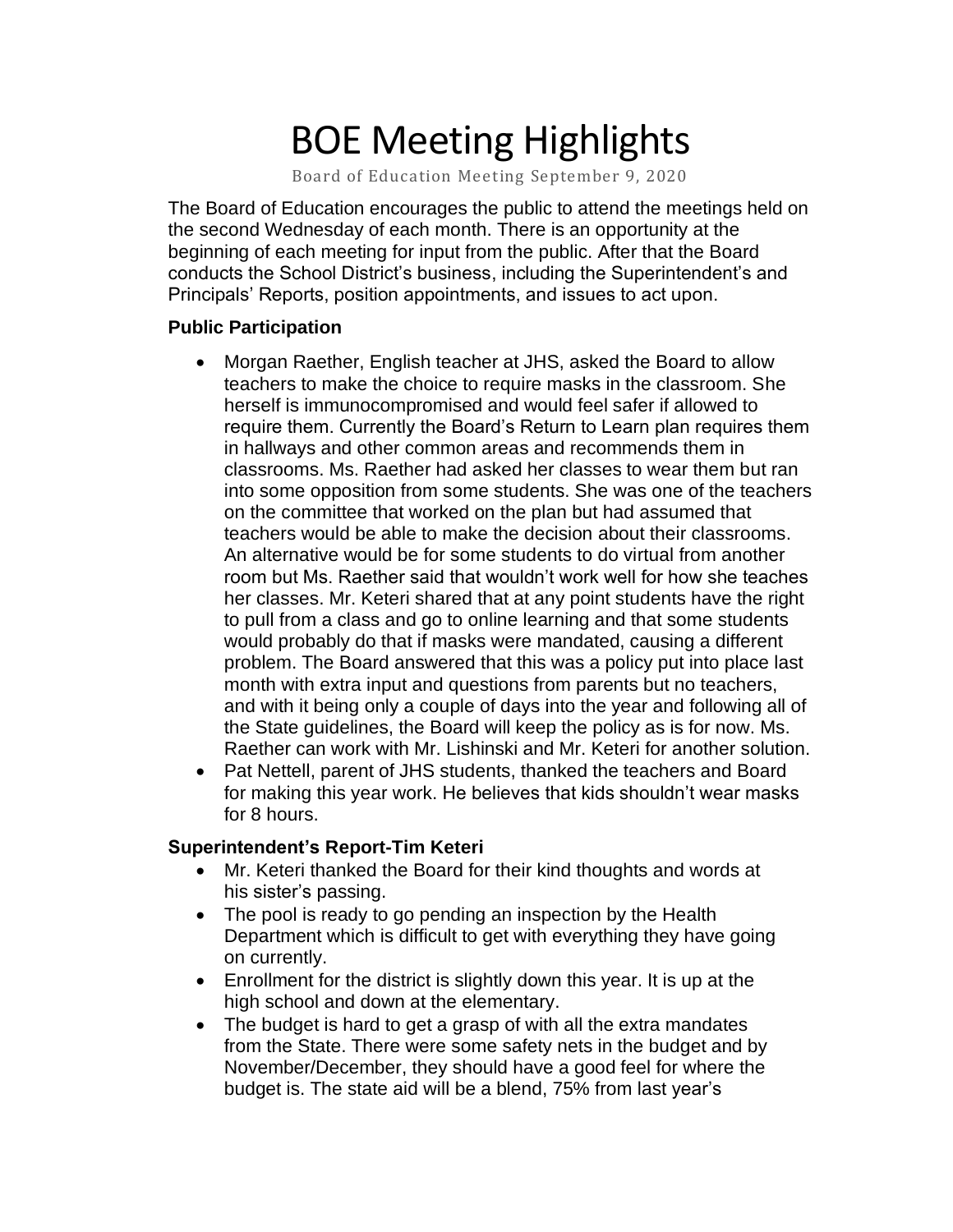student count and 25% from other sources. The district did receive a significant grant from the Portage Health Foundation that helped out a lot. The district will be able to get through the year without going into deficit spending but there will need to be readjustments.

- The district will have to make an Extended Learning Plan per the State that does monthly progress testing on students since we were out for so long.
- The first few days have been a learning curve. They've been constantly changing and adapting as things come up. The number one priority is to get kids all caught up and he knows the staff will do it well.

## **Principal's Report-Kim Harris, South Range Elementary**

- • Kindergarten is up to 26 students. They were able to do a kindergarten orientation with staggered times and it went very well. Parents appreciated being able to do that before the start of the year. She thanked kindergarten teachers Mrs. Geshel and Ms. Myers for their work on it.
- • The district had an inservice at the end of August, Capturing Kids' Hearts. Ask any staff member, it was very good. She is glad that the district decided to still do the training with everything else going on. Teachers are already implementing things that were learned. SRE staff had an inservice day after that.
- • SRE currently has 16 students doing the school's virtual learning and 14 students that completely pulled to do their own homeschooling.
- • Aliah Tadych is going to be the AmeriCorps worker this year. She will fit in perfectly.
- Bridget Kinnunen will be coming on for Special Education support.
- • There has been a difference in the past few days with it being quieter at mornings and lunches to keep social distancing and cohorting, but has been going well overall.

## **Principal's and Athletic Report-Steve Lishinski, Jeffers High School**

- • Mr. Lishinski agreed that the Capturing Kids' Heart training was very worthwhile. The JHS staff had their own inservice day that had some collaboration with different teams.
- • The first two days went well. The staff is adjusting to the guidelines and students are doing a good job with the changes and he expects it to get better every day.
- • The enrollment is at 268 students compared to 263 last year. There are currently 31 students doing virtual learning, which are counted in the enrollment.
- • Ms. Paige Gwyn, art teacher, will be the new National Honor Society adviser.
- Dave Whittaker will be the new Junior High Boys Basketball Coach.